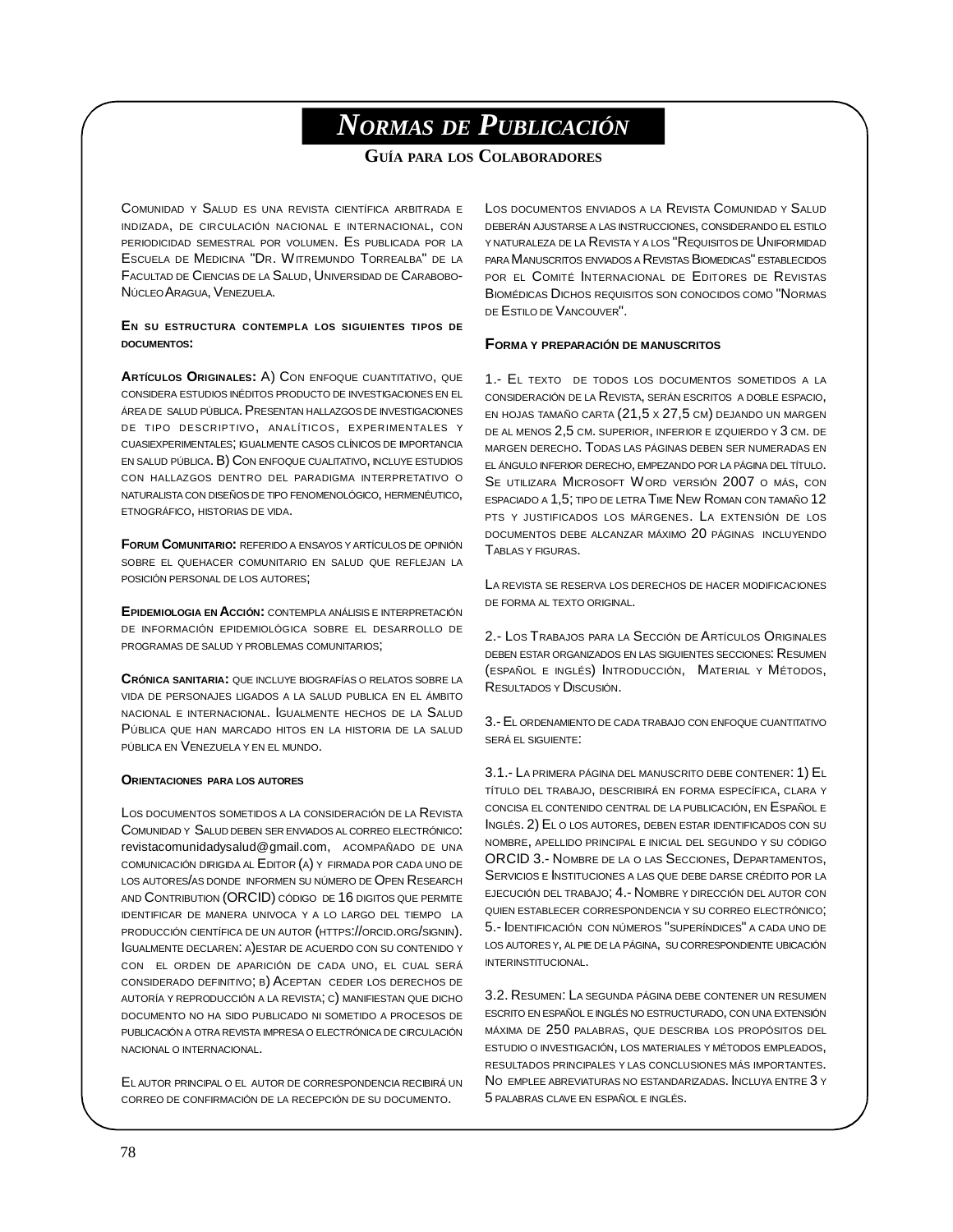3.3. INTRODUCCIÓN: RESUMA LA RACIONALIDAD DEL ESTUDIO Y EXPRESE CLARAMENTE SU PROPÓSITO. CUANDO SEA PERTINENTE, HAGA EXPLÍCITA LA HIPÓTESIS CUYA VALIDEZ PRETENDIÓ ANALIZAR. CITE SÓLO LAS REFERENCIAS BIBLIOGRÁFICAS QUE SEAN ESTRICTAMENTE ATINGENTES A SU PROPIO ESTUDIO.

3.4 MATERIAL Y MÉTODO: DESCRIBA EL LUGAR Y LA FECHA DEL ESTUDIO, LA SELECCIÓN DE LOS SUJETOS ESTUDIADOS: PERSONAS O ANIMALES, ÓRGANOS, TEJIDOS, CÉLULAS, ETC., Y SUS RESPECTIVOS CONTROLES. IDENTIFIQUE EL O LOS MÉTODOS, INSTRUMENTOS O APARATOS Y PROCEDIMIENTOS EMPLEADOS, CON PRECISIÓN. EL EMPLEO DE MÉTODOS ESTABLECIDOS DE USO FRECUENTE O POCO CONOCIDOS O NUEVOS REQUIEREN ESTAR SEÑALADOS CON SUS REFERENCIAS RESPECTIVAS. INDIQUE SIEMPRE EL NÚMERO DE PACIENTES O DE OBSERVACIONES, LOS MÉTODOS ESTADÍSTIC O S EMPLEADOS Y EL NIVEL DE SIGNIFICACIÓN ELEGIDO PREVIAMENTE PARA JUZGAR LOS RESULTADOS ORTENIDOS CLIANDO EFECTÚE EXPERIMENTOS EN SERES HUMANOS EXPLIQUE SI LOS PROCEDIMIENTOS SIGUIERON LAS NORMAS ÉTICAS CONCORDANTES CON LA DECLARACIÓN DE HELSINKI Y SI FUERON REVISADOS Y APROBADOS POR UN COMITÉ AD HOC DE LA INSTITUCIÓN QUE AVALO EL ESTUDIO.

DENTIFIQUE LOS FÁRMAÇOS Y COMPUESTOS QUÍMICOS EMPLEADOS CON SU NOMBRE GENÉRICO, SUS DOSIS Y VÍAS DE ADMINISTRACIÓN. DENTIFIQUE A LOS PACIENTES MEDIANTE NÚMEROS CORRELATIVOS. PERO NO USE SUS INICIALES, NI LOS NÚMEROS DE FICHAS CLÍNICAS DEL DEL ESTABLECIMIENTO DE SALUD CORRESPONDIENTE.

3.4. RESULTADOS: PRESENTE SUS RESULTADOS SIGUIENDO UNA SECUENCIA LÓGICA Y CONCORDANTE. LOS DATOS SE PUEDEN MOSTRAR EN TABLAS Y FIGURAS, PERO NO SIMULTÁNEAMENTE EN AMBAS. SOLO SE ACEPTARAN 6 TABLAS O FIGURAS Y EN EL TEXTO DESTAQUE LAS OBSERVACIONES MÁS IMPORTANTES

3.5. DISCUSIÓN: INCLUYA ÚNICAMENTE LOS ASPECTOS NUEVOS E IMPORTANTES QUE APORTA SU TRABAJO Y LAS CONCLUSIONES QUE USTED PROPONE A PARTIR DE ELLOS. HAGA EXPLÍCITAS LAS CONCORDANCIAS O DISCORDANCIAS DE SUS HALLAZGOS Y SUS LIMITACIONES, RELACIONÁNDOLAS CON OTROS ESTUDIOS RELEVANTES, **IDENTIFICADOS MEDIANTE LAS CITAS BIBLIOGRÁFICAS RESPECTIVAS. EVITE** FORMULAR CONCLUSIONES QUE NO ESTÉN RESPALDADAS POR SUS HALLAZGOS, ASÍ COMO APOYARSE, EN OTROS TRABAJOS AÚN NO TERMINADOS. CUANDO SEA APROPIADO, PROPONGA SUS RECOMENDACIONES.

4. PARA LA ORGANIZACIÓN DEL TEXTO DE UN ARTICULO ORIGINAL CON ENFOQUE CUALITATIVO, SE SUGIERE SEGUIR LO RECOMENDADO PARA LA PRIMERA PÁGINA Y EL RESUMEN EN ESPAÑOL E INGLES. LOS OTROS APARTADOS CONSIDERARAN LO SIGUIENTE.

## INTRODUCCIÓN Y REFERENTES TEÓRICOS, CONSTRUCCIÓN METODOLÓGICA, HALLAZGOS Y CONSIDERACIONES FINALES.

5. REFERENCIAS: PARA LAS REFERENCIAS BIBLIOGRÁFICAS (CITAS BIBLIOGRÁFICAS) PREFIERA LAS QUE CORRESPONDAN A TRABAJOS ORIGINALES PUBLICADOS EN REVISTAS INDIZADAS. NUMERE LAS REFERENCIAS CONSECUTIVAMENTE SIGUIENDO EL ORDEN EN QUE SE

MENCIONAN POR PRIMERA VEZ EN EL TEXTO. DENTIFÍQUELAS MEDIANTE NÚMEROS ARÁBIGOS, COLOCADOS ENTRE PARÉNTESIS O COMO SUPRAÍNDICE AL FINAL DE LA FRASE O PÁRRAFO EN QUE SE LAS ALUDE. LAS REFERENCIAS QUE SEAN CITADAS ÚNICAMENTE EN LAS TABLAS O EN LAS LEYENDAS DE LAS FIGURAS. DEBEN NUMERARSE EN LA SECUENCIA QUE CORRESPONDA A LA PRIMERA VEZ QUE SE CITEN DICHAS TABLAS O FIGURAS EN EL TEXTO.

## PARA LA LISTA DE REFERENCIAS, SE PROCEDE DE LA SIGUIENTE FORMA:

A) ARTÍCULOS DE REVISTA: APELLIDO E INICIAL DEL NOMBRE DEL O LOS AUTORES, EN MAYÚSCULA. MENCIONE TODOS LOS AUTORES CUANDO SEAN SEIS, O MENOS, SÍ SON SIETE O MÁS, INCLUYA LOS SEIS PRIMEROS Y AGREGUE, ET AL. LIMITE LA PUNTUACIÓN A COMAS QUE SEPAREN LOS AUTORES ENTRE SÍ. SIGUE EL TITULO COMPLETO DEL ARTÍCULO, EN SU IDIOMA ORIGINAL. LUEGO, EL NOMBRE DE LA REVISTA EN QUE APARECIÓ, ABREVIADO SEGÚN EL ESTILO USADO POR EL INDEX MEDICUS, AÑO DE PUBLICACIÓN; VOLUMEN DE LA REVISTA; NÚMERO ENTRE PARÉNTESIS, PÁGINA INICIAL Y FINAL DEL ARTÍCULO. E JEMPLO: GONZÁLEZA, NICOVANI S, MASSARDO L, AGUIRRE V, CERVILLA V, LANCHBURY JS, ET AL. INFLUENCE OF THE HLA-DR BETA SHARE EPITOPE ON SUSCEPTIBILY TO AND CLINICAL EXPRESSION OF RHEUMATOID ARTHRITIS IN CHILEAN PATIENTS. ANN RHEUM DIS 1997; 56: (1)191-193.

B) CAPÍTULO EN LIBROS. EJEMPLO: CROXATTO H. PROSTAGLANDINAS. FUNCIONES ENDOCRINAS DEL RIÑÓN. EN: PUMARINO H, ED. ENDOCRINOLOGÍA Y METABOLISMO. SANTIAGO: EDITORIAL ANDRÉS BELLO; 1984, P. 823-840.

C) LIBROS: AUTOR/ES. TÍTULO DEL LIBRO. EDICIÓN. LUGAR DE PUBLICACIÓN: EDITORIAL; AÑO. EJEMPLO: BELL J. DOING YOUR RESEARCH PROJECT. 5TH. ED. MAIDENHEAD: OPEN UNIVERSITY PRESS; 2005.

D) ACTAS EN CONGRESOS Y CONFERENCIAS (SE CITAN COMO UN LIBRO) EJEMPLO: HARNDEN P, JOFFE JK, JONES WG, EDITORS. GERM CELL TUMOURS V. PROCEEDINGS OF THE 5TH GERM CELL TUMOUR CONFERENCE; 2001 SEP 13-15; LEEDS, UK. NEW YORK: SPRINGER; 2002.

E) SITIOS WEB, AUTOR/ES, TÍTULO INTERNETI, LUGAR DE PUBLICACIÓN: EDITOR; FECHA DE PUBLICACIÓN [REVISADO; CONSULTADO]. DISPONIBLE EN: DIRECCIÓN ELECTRÓNICA. EJEMPLO: EUROPEAN SPACE AGENCY. ESA: MISSIONS, EARTH OBSERVATION. ENVISAT. [INTERNET]. [CONSULTADO 3 JUL 2012]. DISPONIBLE EN: HTTP://ENVISAT.ESA.INT/

## CITAS DE REFERENCIAS EN EL TEXTO

LAS CITAS EN EL TEXTO SE EFECTÚAN UTILIZANDO NÚMEROS ARÁBIGOS ENTRE PARÉNTESIS O COMO SUPRAINDICES A CADA TRABAJO CITADO SE LE ASIGNARA UN ÚNICO NUMERO POR ORDEN DE APARICIÓN Y SIEMPRE SERÁ EL MISMO INDEPENDIENTEMENTE DE LAS VECES EN QUE SEA CITADO.

LAS CITAS DE UN AUTOR SE PUEDEN REALIZAR POR UN NÚMERO O INTEGRANDO EL NOMBRE DEL AUTOR SEGUIDO DE UN NÚMERO EN EL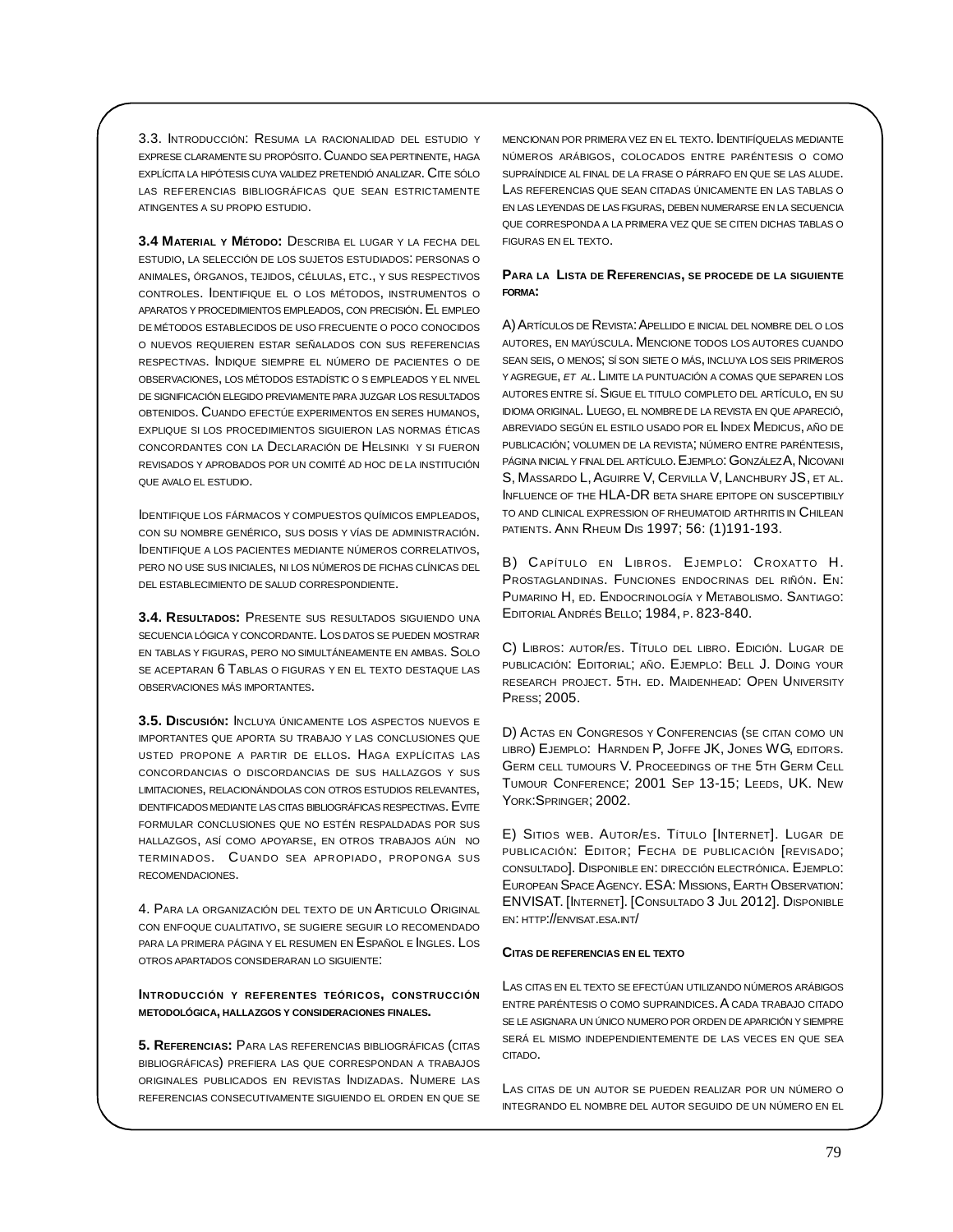TEXTO. CUANDO EN EL TEXTO SE MENCIONA UN AUTOR, EL NÚMERO DE LA REFERENCIA SE PONE TRAS EL NOMBRE DE ÉSTE. SI NO SE NOMBRA AL AUTOR, EL NÚMERO APARECERÁ AL FINAL DE LA FRASE. CONSULTAR MAS DETALLES EN: HTTPS://BIBLIOGUIAS.UAM.ES/CITAR/ ESTILO\_VANCOUVER.

## **LOS AUTORES SON RESPONSABLES DE LA EXACTITUD DE SUS REFERENCIAS.**

**6. AGRADECIMIENTOS:** EXPRESE SU AGRADECIMIENTO SÓLO A PERSONAS E INSTITUCIONES QUE HICIERON CONTRIBUCIONES SUSTANTIVAS A SU TRABAJO. LOS AUTORES SON RESPONSABLES POR LA MENCIÓN DE PERSONAS O INSTITUCIONES A QUIENES LOS LECTORES PODRÍAN ATRIBUIR UN APOYO A LOS RESULTADOS DEL TRABAJO Y SUS CONCLUSIONES.

## **7. TABLAS Y FIGURAS**

7.1 TABLAS: NUMERE CADA TABLA Y PRESENTE CADA UNA EN HOJAS APARTES, SEPARANDO SUS LÍNEAS CON DOBLE ESPACIO (1,5 EN WP). SE ACEPTARAN MÁXIMO 06 TABLAS Y/O FIGURAS PARA CADA ARTICULO.

7.2 FIGURA: INCLUYE CUALQUIER ILUSTRACIÓN QUE NO SEA TABLA (EJ.: GRÁFICO, RADIOGRAFÍAS, ELECTOCARDIOGRAMAS, ETC). LOS GRÁFICOS DEBEN SER DIBUJADOS EMPLEANDO UN PROGRAMA ADECUADO PARA FACILITAR SU EDICIÓN, O EMPLEANDO UN PROGRAMA COMPUTACIONAL ADECUADO PARA QUE LOS MISMOS PUEDAN SER EDITADOS. LAS LETRAS, NÚMEROS, FECHAS Y SÍMBOLOS DEBEN VERSE CLARO Y NÍTIDOS EN LA FOTOGRAFÍA Y DEBEN TENER UN TAMAÑO SUFICIENTE COMO PARA SEGUIR SIENDO LEGIBLES CUANDO LA FIGURA SE REDUZCA DE TAMAÑO EN LA PUBLICACIÓN. SUS TÍTULOS Y LEYENDAS NO DEBEN APARECER EN LA FOTOGRAFÍA EN FORMA DE IMÁGENES SINO DE TEXTOS. LOS SÍMBOLOS, FECHAS O LETRAS EMPLEADAS EN LAS FOTOGRAFÍAS DE PREPARACIONES MICROSCÓPICAS, DEBEN TENER TAMAÑO Y CONTRASTE SUFICIENTE PARA DISTINGUIRSE EN SU ENTORNO. CITE CADA FIGURA EN EL TEXTO, EN ORDEN CONSECUTIVO. SI UNA FIGURA REPRODUCE MATERIAL YA PUBLICADO, INDIQUE SU FUENTE DE ORIGEN Y OBTENGA PERMISO ESCRITO DEL AUTOR Y DEL EDITOR ORIGINAL PARA REPRODUCIRLA EN SU TRABAJO.

INSTRUCCIONES PARA LAS OTRAS SECCIONES DE LA REVISTA

LOS DOCUMENTOS PARA LAS SECCIONES FORUM COMUNITARIO, EPIDEMIOLOGÍA EN ACCIÓN Y CRÓNICA SANITARIA PODRÁN TENER UNA EXTENSIÓN DE 20 PÁGINAS, REDACTADAS EN DOBLE ESPACIO EN UN SOLO LADO DEL PAPEL CON LETRA TIME NEW ROMAN, TAMAÑO 12 PTOS, Y JUSTIFICADOS LOS MÁRGENES. LA PRIMERA PÁGINA Y EL RESUMEN EN ESPAÑOL E INGLES SEGUIRÁN LAS INDICACIONES CITADAS. EN EL CONTENIDO PODRÁN PRESCINDIR DEL FORMATO IMRYD, PERO MANTENIENDO UNA SECUENCIA LÓGICA EN EL TEXTO. PARA LAS REFERENCIAS BIBLIOGRAFICAS SE UTILIZARAN LAS SUGERIDAS PARA ARTICULOS CIENTÍFICOS SIGUIENDO EL ESTILO VANCOUVER.

## **SISTEMA DE ARBITRAJE**

TODOS LOS DOCUMENTOS CONSIGNADOS PARA SOLICITUD DE PUBLICACIÓN SERÁ CONSIDERADOS POR EL COMITÉ EDITORIAL PARA VERIFICAR EL CUMPLIMIENTO DE LOS REQUISITOS DE LA REVISTA. SEGUIDAMENTE SERÁN SOMETIDOS A UN PROCESO DOBLE CIEGO DE ARBITRAJE, PARA SER EVALUADOS POR TRES EXPERTOS EN EL TEMA TRATADO, QUIENES DISPONDRÁN DE 30 DÍAS CONTINUOS PARA EMITIR SU VEREDICTO. CADA UNO RECIBIRÁ UN FORMATO PARA EMITIR SU RESPUESTA.

UNA VEZ RECIBIDA LAS EVALUACIONES, EL COMITÉ EDITORIAL PROCEDERÁ A LA REVISIÓN DE LOS VEREDICTOS, CUYOS RESULTADOS SERÁN ENVIADOS A LOS AUTORES PARA HACER LAS CORRECCIONES RECOMENDADAS POR LOS ÁRBITROS O EL COMITÉ EDITORIAL.

UNA VEZ RECIBIDO LA VERSIÓN CORREGIDA, SERÁ INCLUIDO EN EL ÍNDICE DEL VOLUMEN Y NÚMERO CORRESPONDIENTE.

EL COMITÉ EDITORIAL, LOS ÁRBITROS NI EL EDITOR (A) ESTÁN AUTORIZADOS PARA UTILIZAR CON FINES PRIVADOS LA INFORMACIÓN CONTENIDA EN LOS DOCUMENTOS RECIBIDOS PARA SU REVISIÓN. SE RESPETARA EL DERECHO A LA CONFIDENCIALIDAD DE LOS REVISORES.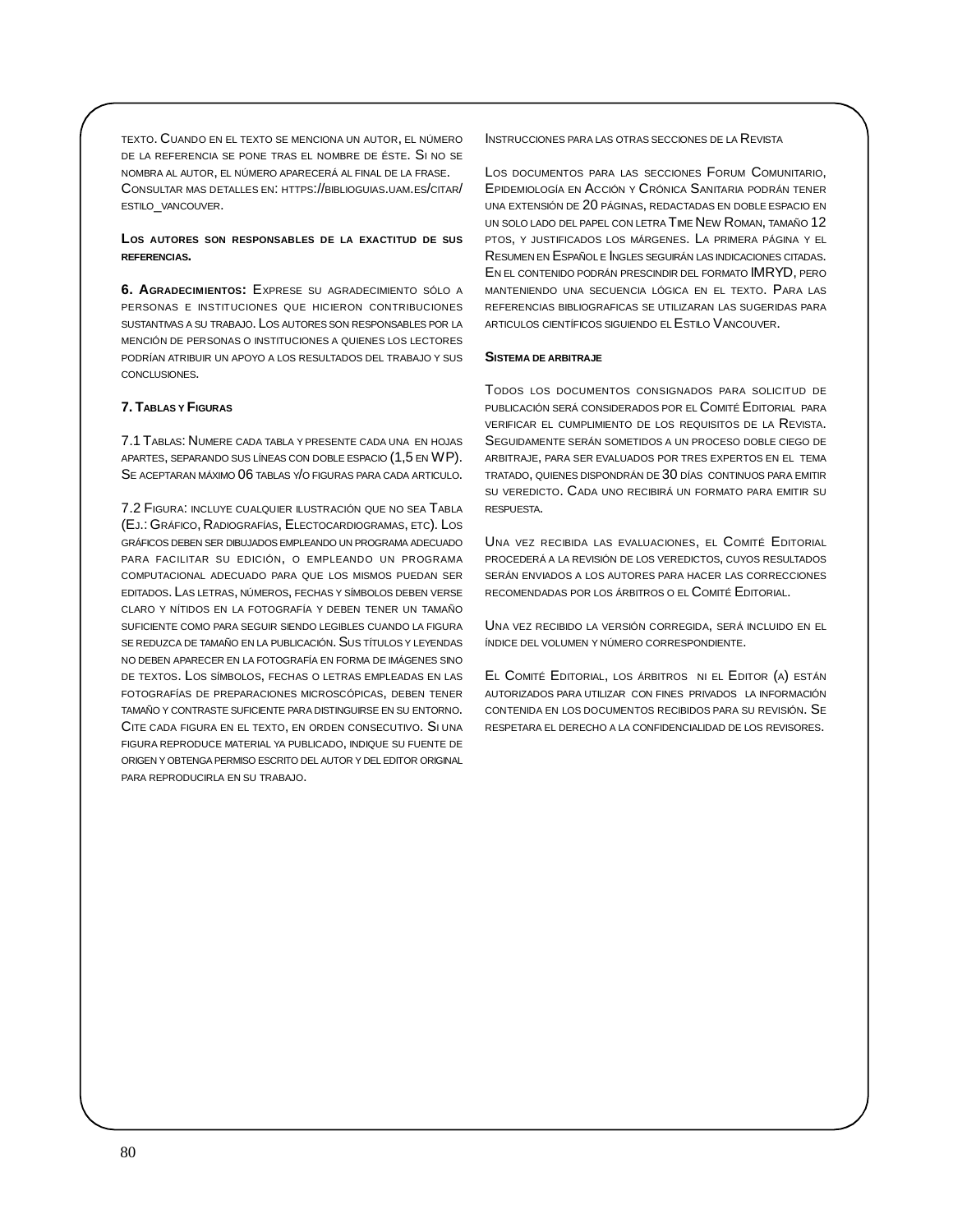## *PUBLISHING NORMS*

## **GUIDE FOR COLABORATORS**

COMUNIDAD Y SALUD (COMMUNITY AND HEALTH MAGAZINE) IS AN ARBITRATED AND INDIZED SCIENTIFIC MAGAZINE, OF NATIONAL AND INTERNATIONAL CIRCULATION, WITH SEMESTER PERIODICITY BY VOLUME. IT IS PUBLISHED BY THE "DR.WITREMUNDO TORREALBA" MEDICINE SCHOOL OF THE HEALTH SCIENCES FACULTY, UNIVERSITY OF CARABOBO-NÚCLEO ARAGUA, VENEZUELA.

THE MAGAZINE IS STRUCTURED IN THE FOLLOWING SECTIONS:

**ORIGINAL ARTICLES:** A) WITH QUANTITATIVE APPROACH, WHICH CONSIDERS UNPUBLISHED STUDIES PRODUCT OF RESEARCH IN THE PUBLIC HEALTH AREA. PRESENT FINDINGS OF DESCRIPTIVE, ANALYTICAL, EXPERIMENTAL AND QUASIEXPERIMENTAL TYPES; CLINICAL CASES OF PUBLIC HEALTH IMPORTANCE. B) WITH QUALITATIVE APPROACH, INCLUDES STUDIES WITH FINDINGS WITHIN THE INTERPRETATIVE OR NATURALIST PARADIGM CONDISEÑOS OF PHENOMENOLOGICAL, HERMENEUTIC, ETHNOGRAPHIC TYPE, LIFE HISTORIES. C) CLINICAL CASES WHOSE THEMATIC IS IMPORTANT IN PUBLIC HEALTH.

**COMMUNITY FORUM**: REFERRED TO TRIALS AND OPINION ARTICLES ON THE COMMUNITY WORK THAT REFLECT THE PERSONAL EXPERIENCE OF THE AUTHOR'S WORK;

**EPIDEMIOLOGY IN ACTION**: CONTEMPLATES ANALYSISAND INTERPRETATION OF EPIDEMIOLOGICAL INFORMATION ON THE SITUATION AND DEVELOPMENT OF HEALTH PROGRAMS

**SANITARY CHRONICLE:** INCLUDES BIOGRAPHIES OR STORIES ON THE LIFE OF PERSONS RELATED TO PUBLIC HEALTH IN THE NATIONAL AND INTERNATIONAL AMBIT. EQUALLY FACTS THAT HAVE MARKED MILESTONES IN THE VENEZUELA PUBLIC HEALTH HISTORY.

## **INSTRUCTIONS FOR AUTHORS**

THE DOCUMENTS SUBMITTED TO THECONSIDERATION OF THE COMMUNITY AND HEALTH MAGAZINE MUST BE SENT TO THE EMAIL: REVISTACOMUNIDADYSALUD@GMAIL.COM, ACCOMPANIED BY A COMMUNICATION DIRECTED TO THE EDITOR AND SIGNED BY EACH OF THE AUTHORS WHERE OPEN RESEARCH AND CONTRIBUTION 16 -DIGIT CODE THAT ALLOWS THE IDENTIFICATION OF AN AUTHOR SCIENTIFIC PRODUCTION (HTTPS://ORCID.ORG/SIGNIN). ALSO WHERE THEY EXPRESS: A) AGREE WITH THE CONTENT OF THE DOCUMENT THAT IS SENT; WITH THE ORDER OF APPEARANCE OF EACH AUTHOR AND WITH THE SIGNALED AS AUTHOR OF CORRESPONDENCE; B) ACCEPT TO GIVE THE RIGHTS OF AUTHORITY AND REPRODUCTION OF THE DOCUMENT TO THE MAGAZINE; C) MANIFEST THAT THE DOCUMENT SUBMITTED HAS NOT BEEN PUBLISHED OR SUBJECTED TO EVALUATION PROCESSES IN ANOTHER PRINTED OR ELECTRONIC MAGAZINE OF NATIONAL OR INTERNATIONAL CIRCULATION.

THE MAIN AUTHOR OR THE CORRESPONDENCE AUTHOR WILL RECEIVE AN EMAIL WHERE RECEIVING THE DOCUMENT IS CONFIRMED.

THE DOCUMENTS SUBMITTED FOR THEIR EVALUATION, SHOULD BE ADJUSTED TO THE INSTRUCTIONS OF COMMUNITY AND HEALTH MAGAZINE AND TO THE "UNIFORMITY REQUIREMENTS FOR MANUSCRIPTS SUBMITTED TO BIOMEDICAL MAGAZINES" ESTABLISHED BY THE INTERNATIONAL COMMITTEE OF PUBLISHERS OF MAGAZINES, REQUIREMENTS KNOWN AS "VANCOUVER STYLE RULES".

## **FORMSAND PREPARATIONSOF MANUSCRIPTS**

1. THE TEXT OF ALL DOCUMENTS SUBMITTED TO THE REVIEW CONSIDERATION, WILL BE WRITTEN IN DOUBLE SPACE, IN LETTER SIZE SHEETS (21.5 x 27.5 CM) LEAVING A MARGIN OF AT LEAST 2.5 CM. UPPER, LOWER AND LEFT AND 3 CM. MARGIN RIGHT. ALL PAGES MUST BE NUMBERED IN THE LOWER RIGHT ANGLE, BEGINNING ON THE TITLE PAGE. MICROSOFT WORD VERSION 2007 OR MORE WILL BE USED, SPACED TO 1.5; TYPE OF LETTER TIME NEW ROMAN WITH SIZE 12 PTS AND JUSTIFIED THE MARGINS. THE EXTENSION OF DOCUMENTS MUST REACH A MAXIMUM 20 PAGES INCLUDING TABLES AND FIGURES.

## **THE MAGAZINE RESERVES THE RIGHTS OF MAKING MODIFICATIONS TO THE FORM OF THE ORIGINAL TEXT**

2. THE PAPERS FOR THE ORIGINAL ARTICLES SECTION MUST BE ORGANIZED IN THE FOLLOWING SECTIONS: SUMMARY (SPANISH AND ENGLISH) INTRODUCTION, MATERIAL AND METHODS, RESULTS AND DISCUSSION.

## **3. THE ORDERING OF EACH WORK WITH QUANTITATIVE APPROACH WILL BE THE FOLLOWING:**

3.1. THE FIRST PAGE OF THE MANUSCRIPT MUST CONTAIN: 1) THE WORK TITLE WILL DESCRIBE IN A SPECIFIC FORM, CLEAR AND CONCISE THE CENTRAL CONTENT OF THE PUBLICATION, IN SPANISH AND ENGLISH. 2) THE AUTHOR OR THE AUTHORS MUST BE IDENTIFIED WITH THEIR NAME, MAIN AND INITIAL LAST NAME OF THE SECOND AND ITS CODE ORCID 3.- APPOINTMENT SECTIONS, DEPARTMENTS, SERVICES AND INSTITUTIONS TO BE CREDITED FOR THE EXECUTION OF THE WORK; 4.- NAME AND ADDRESS OF THE AUTHOR WITH WHOM TO ESTABLISH CORRESPONDENCE AND ITS EMAIL; 5 .- IDENTIFICATION WITH "SUPERSCRIPT" NUMBERS TO EACH ONE OF THE AUTHORS AND, AT THE FOOT OF THE PAGE, ITS CORRESPONDING INTERINSTITUTIONAL LOCATION.

3.2. ABSTRACT: THE SECOND PAGE MUST CONTAIN AN UNSTRUCTURED SUMMARY IN THE SPANISH AND ENGLISH LANGUAGES, WITH A MAXIMUM EXTENSION OF 250 WORDS, WHICH DESCRIBES THE PURPOSES OF THE STUDY OR RESEARCH, THE MATERIALS AND METHODS USED, AND THE MOST IMPORTANT RESULTS. DO NOT USE NON-STANDARDIZED ABBREVIATIONS. INCLUDE BETWEEN 3 AND 5 KEYWORDS IN SPANISH AND ENGLISH FOR WHICH YOU CAN SEE THE PAGE HTTP //: DECS.BVS.BR/E/ HOMEPAGE.HTM

3.3. INTRODUCTION: SUMMARY THE RATIONALITY OF THE STUDY AND CLEARLY EXPRESS ITS PURPOSE. WHEN IT IS RELEVANT, EXPLAIN THE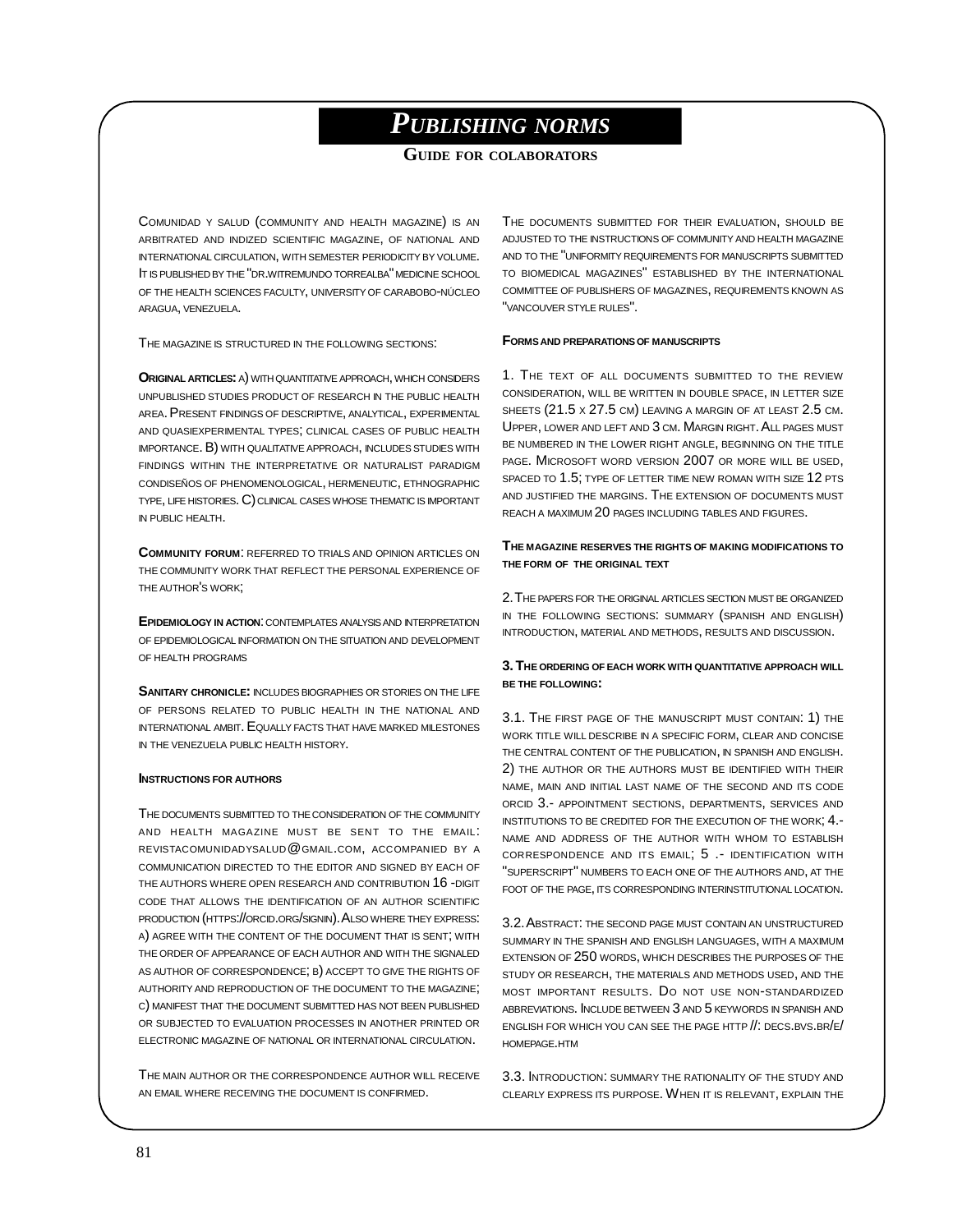HYPOTHESIS WHOSE VALIDITY YOU INTENDED TO ANALYZE. CITE ONLY THE BIBLIOGRAPHIC REFERENCES THAT ARE RELEVANT TO YOUR OWN STUDY.

3.4 MATERIAL AND METHOD: DESCRIBE THE PLACE AND DATE OF THE STUDY, THE SELECTION OF STUDY SUBJECTS: PEOPLE OR ANIMALS, ORGANS, TISSUES, CELLS, ETC., AND THEIR RESPECTIVE CONTROLS. IDENTIFY THE METHODS, INSTRUMENTS OR APPLIANCES AND PROCEDURES USED, WITH ACCURACY. THE USE OF METHODS ESTABLISHED FOR FREQUENT USE OR LITTLE KNOWN OR NEW KNOWLEDGE REQUIRED TO BE SIGNED WITH THEIR RESPECTIVE REFERENCES. ALWAYS INDICATE THE POPULATION, SIZE OF THE SAMPLE, THE NUMBER OF PEOPLE, PATIENTS OR OBSERVATIONS, THE STATISTICAL METHODS EMPLOYED AND THE LEVEL OF MEANING ELECTED BEFORE JUDGING THE RESULTS OBTAINED. WHEN PERFORMING EXPERIMENTS IN HUMAN BEINGS, EXPLAIN IF THE PROCEDURES FOLLOWED THE ETHICAL RULES CONCORDING THE HELSINKI DECLARATION AND IF THEY WERE REVISED AND APPROVED BY AN AD HOC COMMITTEE OF THE INSTITUTION THAT EVALUATED THE STUDY.

WHEN IT IS RELEVANT, IDENTIFY THE DRUGS AND ORGANIC COMPOUNDS USED, WITH ITS GENERIC NAME, DOSE, AND ROUTE OF ADMINISTRATION. IDENTIFY PATIENTS THROUGH CORRELATIVE NUMBERS, BUT DO NOT USE THEIR INITIALS, OR THE NUMBERS OF CLINICAL FILES OF THE HOSPITAL.

3.4. RESULTS: THESE MUST FOLLOW A LOGICAL AND CONCORDANT SEQUENCE. THE DATA CAN BE SHOWN IN TABLES AND FIGURES, BUT NOT SIMULTANEOUSLY IN BOTH. ONLY 6 TABLES OR FIGURES WILL BE ACCEPTED AND IN THE TEXT HIGHLIGHT THE MOST IMPORTANT REMARKS.

3.5. DISCUSSION: INCLUDE ONLY THE NEW AND IMPORTANT ASPECTS PROVIDED BY YOUR WORK AND THE CONCLUSIONS THAT YOU PROPOSE FROM THEM. EXPLAIN THE CONCORDANCES OR DISCORDANCES OF YOUR FINDINGS AND THEIR LIMITATIONS, RELATING THEM TO OTHER RELEVANT STUDIES, IDENTIFIED BY THE RESPECTIVE BIBLIOGRAPHIC CITATIONS. AVOID FORMULATING CONCLUSIONS THAT ARE NOT SUPPORTED FOR THEIR FINDINGS, AS WELL AS SUPPORTED, ON OR OTHER WORK STILL NOT FINISHED. WHEN APPROPRIATE, PROPOSE YOUR RECOMMENDATIONS.

4. FOR THE ORGANIZATION OF THE TEXT OF AN ORIGINAL ARTICLE WITH QUALITATIVEAPPROACH, IT IS SUGGESTED TO FOLLOW THE RECOMMENDED FOR THE FIRST PAGE AND THE ABSTRACT IN SPANISH AND ENGLISH. THE OTHER SECTIONS OF THE CONTENT MAY BE FITTED AS FOLLOWS: INTRODUCTION, THEORETICAL REFERENCES, METHODOLOGICAL CONSTRUCTION, FINDINGS, AND FINAL CONSIDERATIONS.

5. REFERENCES: BIBLIOGRAPHIC REFERENCES: SELECT THOSE THAT CORRESPOND, PREFERABLY TO ORIGINAL WORKS PUBLISHED IN INDEXED MAGAZINES. NUMBER SUCH REFERENCES CONSECUTIVELY FOLLOWING THE ORDER IN WHICH THEY ARE MENTIONED FOR THE FIRST TIME IN THE TEXT. IDENTIFY THEM THROUGH ARABIC NUMBERS, PLACED BETWEEN PARENTHESIS OR AS SUPERSCRIPT AT THE END OF THE PHRASE OR PARAGRAPH IN WHICH IT IS ALLOWED. REFERENCES THAT ARE CITED ONLY IN THE TABLES OR IN THE LEGENDS OF THE FIGURES, MUST BE NUMBERED IN THE SEQUENCE THAT CORRESPONDS TO THE FIRST TIME THAT SUCH TABLES OR FIGURES ARE CITED IN THE TEXT.

**TO BUILD THE LIST OF REFERENCES AT THE END OF THE DOCUMENT COMES FROM THE FOLLOWING FORM:**

A) MAGAZINE ARTICLES: LAST NAME AND INITIAL OF THE NAME OF THE AUTHOR OR IN AUTHOR, IN CAPITAL LETTER. MENTION ALL AUTHORS WHEN SIX, OR LESS; YES ARE SEVEN OR MORE, INCLUDE THE FIRST SIX AND ADD, "ET AL". LIMIT COMMON SCORE THAT AUTHORS SEPARATE BETWEEN YES. FOLLOW THE FULL TITLE OF THE ARTICLE, IN ITS ORIGINAL LANGUAGE. THEN, THE NAME OF THE MAGAZINE IN WHICH IT APPEARED ABBREVED ACCORDING TO THE STYLE USED BY INDEX MEDICUS, YEAR OF PUBLICATION; VOLUME OF THE MAGAZINE; NUMBER BETWEEN PARENTHESIS, INITIAL AND FINAL PAGE OF THE ARTICLE. EXAMPLE: GONZÁLEZ A, NICOVANIS, MASSARDOL, AGUIRRE V, CERVILLA V, LANCHBURY JS, ET AL. INFLUENCE OF THE HLA-DR BETA SHARE EPITOPE ON SUSCEPTIBILY TO AND CLINICAL EXPRESSION OF RHEUMATOID ARTHRITIS IN CHILEAN PATIENTS. ANN RHEUM DIS 1997; 56: (1) 191-193.

B) CHAPTER IN BOOKS. EXAMPLE: CROXATTO H. PROSTAGLANDINAS. ENDOCRINE FUNCTIONS OF THE KIDNEY. IN: PUMARINO H, ED. ENDOCRINOLOGY AND METABOLISM. SANTIAGO: ANDRÉS BELLO EDITORIAL; 1984, P. 823-840.

C) BOOKS: AUTHOR/AUTHORS. BOOK TITLE TITLE OF THE BOOK. EDITION. PUBLICATION PLACE: EDITORIAL; YEAR. EXAMPLE: BELL J. DOING YOUR RESEARCH PROJECT. 5TH ED. MAIDENHEAD: OPEN UNIVERSITY PRESS; 2005-

D) MINUTES IN CONGRESSES AND CONFERENCES (CITED AS A BOOK) EXAMPLE: HARNDEN P, JOFFE JK, JONES WG, EDITORS. GERM CELL TUMOURS V. PROCEEDINGS OF THE 5TH GERM CELL TUMOUR CONFERENCE; 2001 SEP 13-15; LEEDS, UK. NEW YORK: SPRINGER; 2002.

E) WEBSITES. AUTHOR/AUTHORS. TITLE [INTERNET]. PUBLICATION PLACE: EDITOR; DATE OF PUBLICATION [REVISED; CONSULT]. AVAILABLE IN: ELECTRONIC ADDRESS. EXAMPLE: EUROPEAN SPACE AGENCY. ESA: MISSIONS, EARTH OBSERVATION: ENVISAT. [INTERNET]. [CONSULTED JUL 3, 2012]. AVAILABLE AT: HTTP://ENVISAT.ESA.INT/

## **REFERENCE CITATIONS IN THE TEXTS**

CITATIONS IN THE TEXT ARE MADE BY USING ARABIC NUMBERS BETWEEN PARENTHESIS OR AS SUPERSCRIPT. EACH PAPER IS CITED BY APPEARANCE ORDER AND WILL ALWAYS BE THE SAME INDEPENDENTLYOF THE TIMES IN WHICH IT IS CITED. IF A PAPER IS CITED MORE THAN ONCE IT WILL PRESERVE THE SAME NUMBER.

THE AUTHOR CITATIONS CAN BE MADE BY A NUMBER INTEGRATING THE LAST NAME OF THE AUTHOR FOLLOWED BY A NUMBER IN THE TEXT. WHEN AN AUTHOR IS MENTIONED IN THE TEXT, THE NUMBER OF REFERENCES IS PLACED IN FRONT OF ITS LAST NAME. IF THE AUTHOR IS NOT NAMED, THE NUMBER WILL APPEAR AT THE END OF THE PHRASE. SEE MORE DETAILS AT: HTTPS://BIBLIOGUIAS.UAM.ES/CITAR/ ESTILO VANCOUVER.